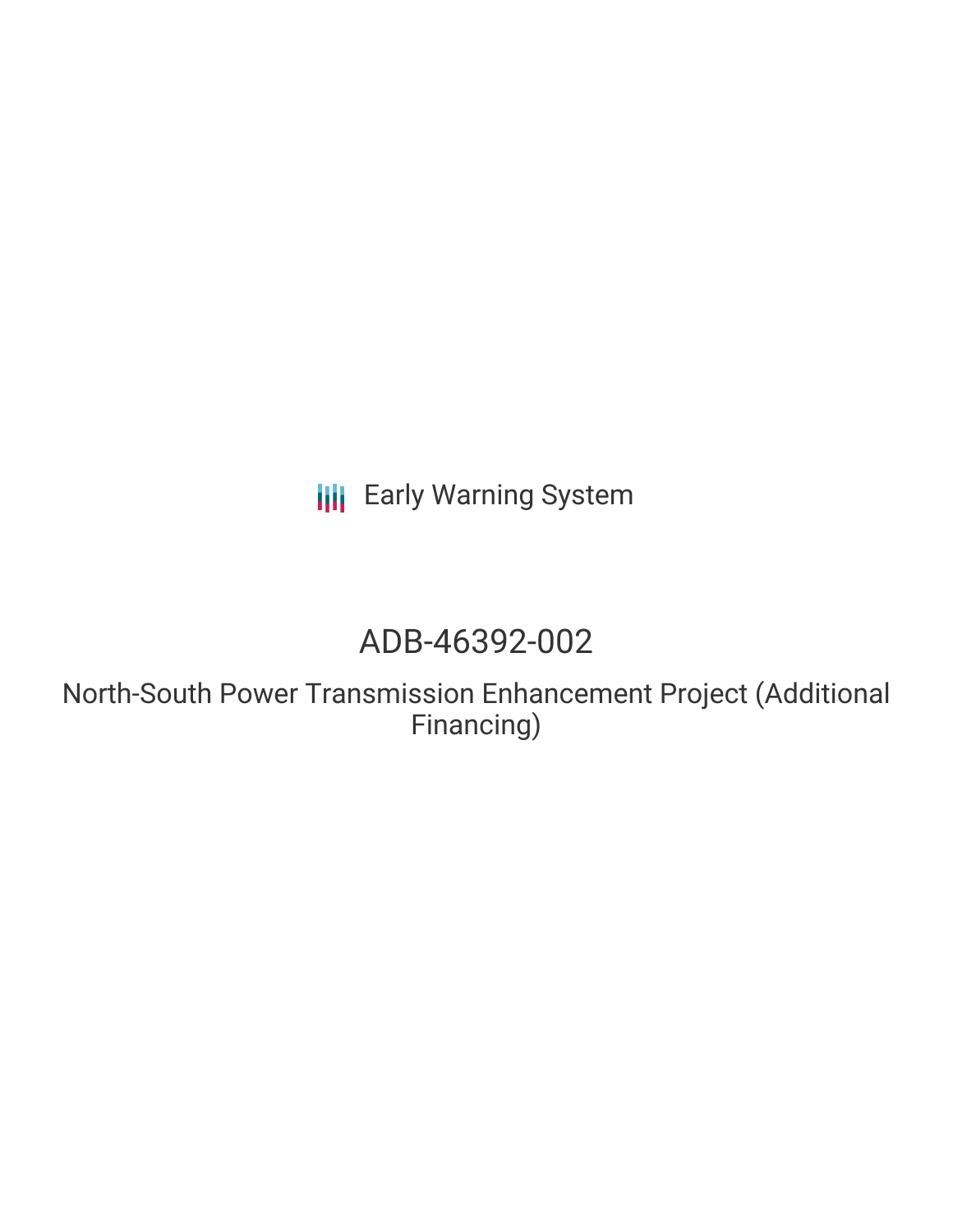

### **Quick Facts**

| <b>Countries</b>               | Afghanistan                    |
|--------------------------------|--------------------------------|
| <b>Financial Institutions</b>  | Asian Development Bank (ADB)   |
| <b>Status</b>                  | Proposed                       |
| <b>Bank Risk Rating</b>        | B                              |
| <b>Borrower</b>                | Da Afghanistan Breshna Sherkat |
| <b>Sectors</b>                 | Energy, Infrastructure         |
| <b>Investment Type(s)</b>      | Grant                          |
| <b>Investment Amount (USD)</b> | \$30.00 million                |
| <b>Grant Amount (USD)</b>      | $$30.00$ million               |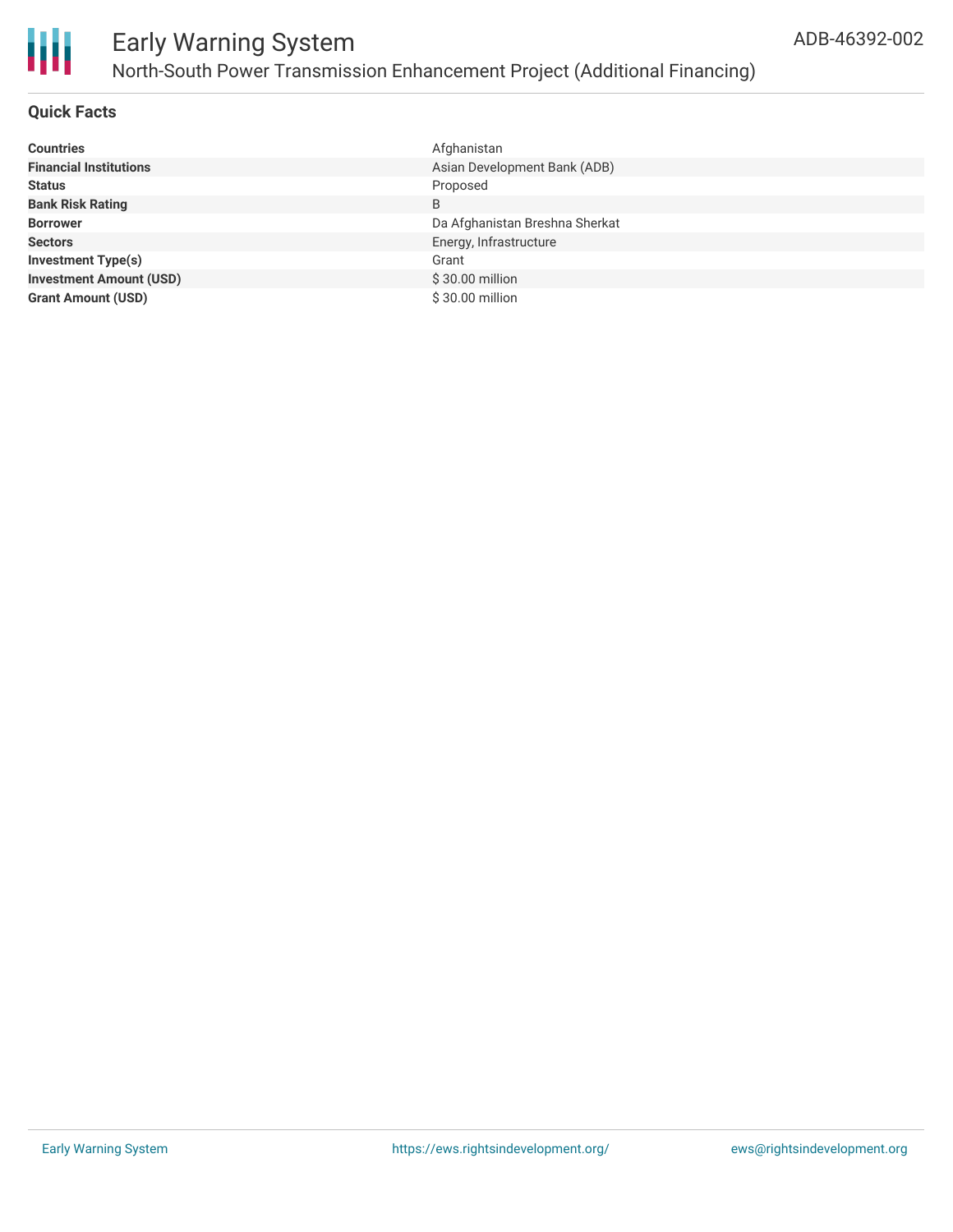

### **Project Description**

According to the Bank's website, the project provides finanances to the Da Afghanistan Breshna Sherkat to fund development of energy infrastrucutre to increase the supply of power from the north of Afghanistan to the south and east.

The additional financing will allow the construction of two reactors, at Dashte Alwan 500-kilovolt substation for the energization of the 500-kV overhead transmission line from Turkmenistan to Dashte Alwan. The additional financing will also cover cost overruns of the 500-kV transmission line from the Dashte Alwan substation in Baghlan to the Arghundy substation in Kabul and the 500-kV/220-kV substation in Arghundy, Kabul.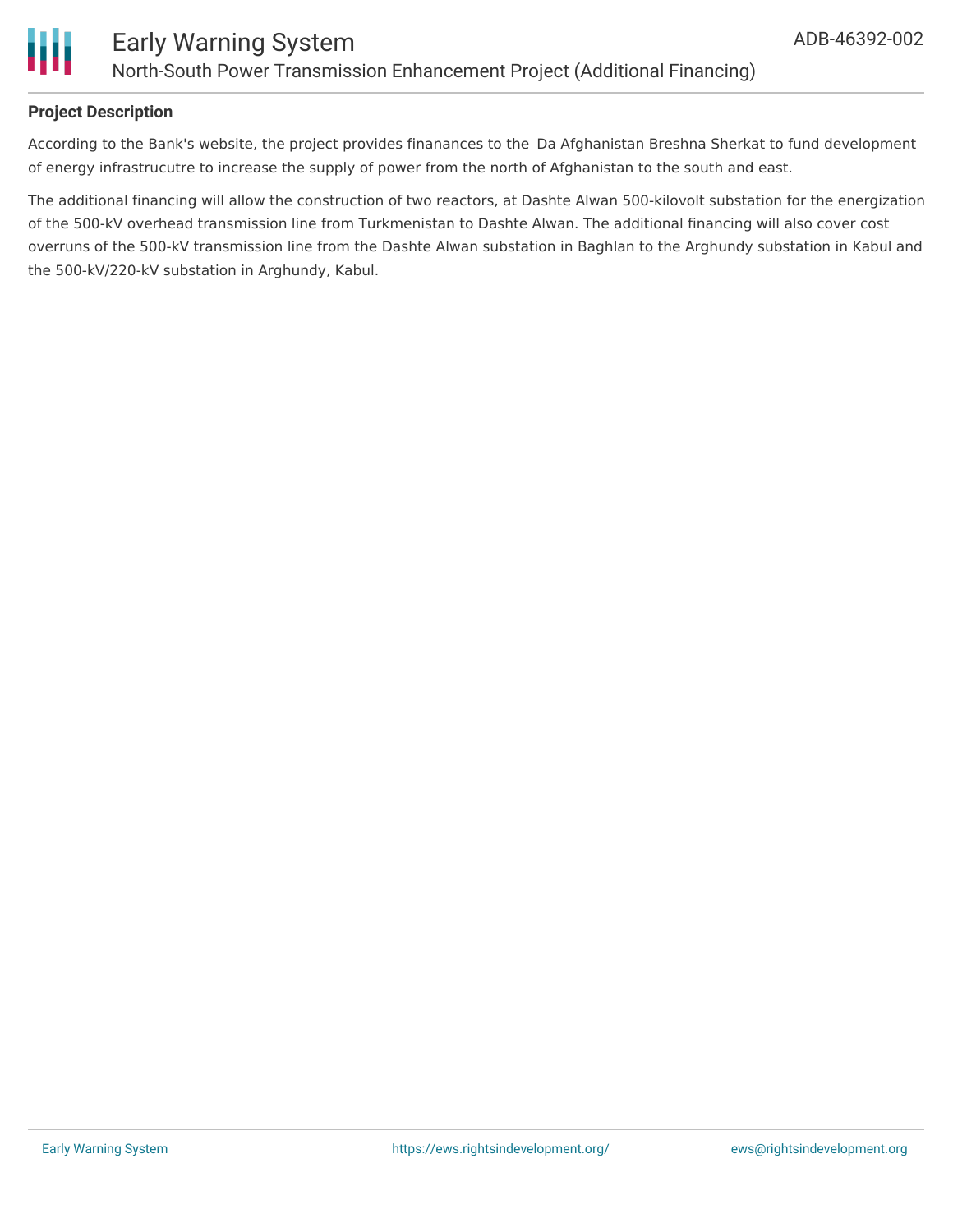

## Early Warning System North-South Power Transmission Enhancement Project (Additional Financing)

### **Investment Description**

Asian Development Bank (ADB)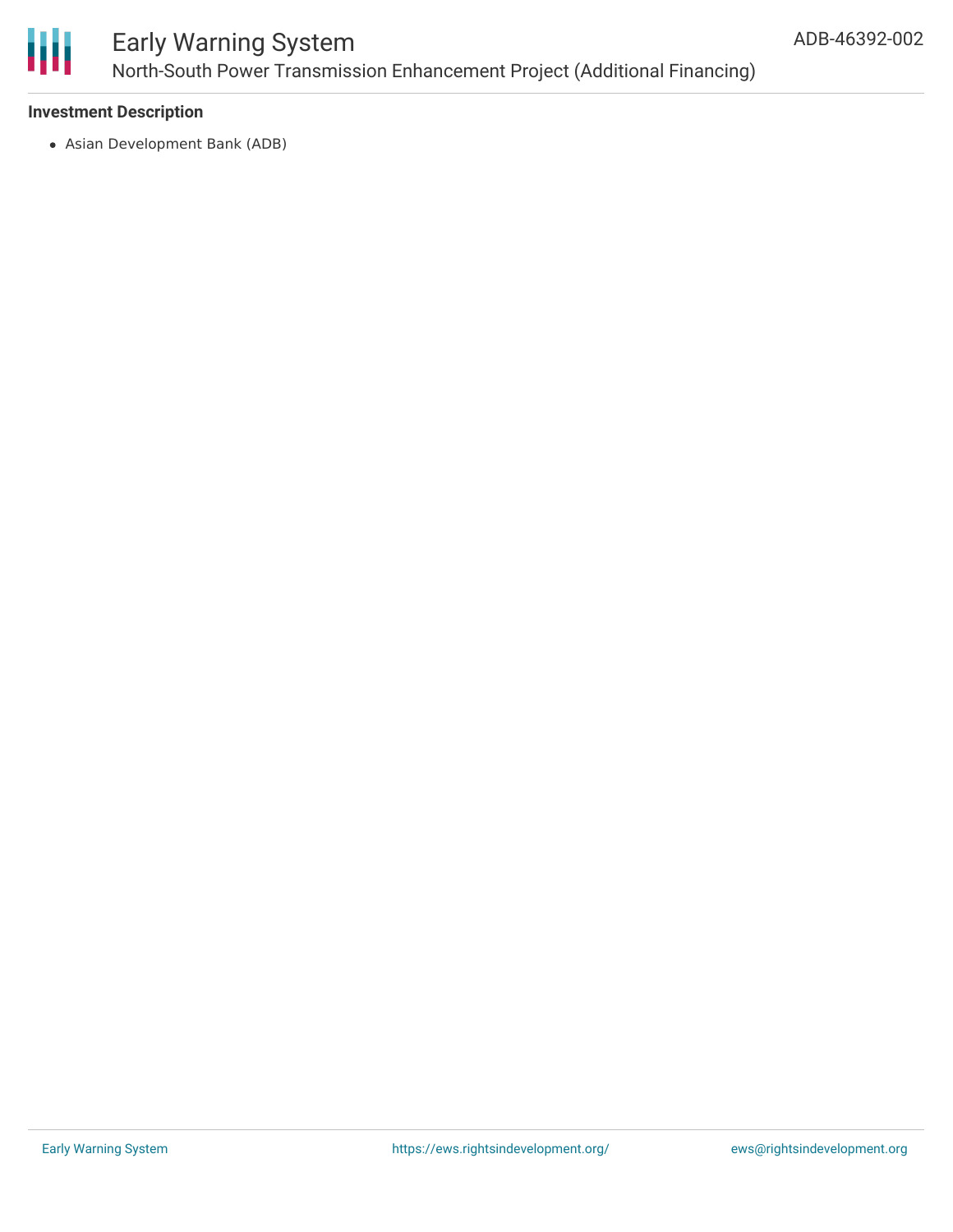

### **Private Actors Description**

Da Afghanistan Breshna Sherkat (DABS) is an independent and autonomous company established under the corporations and limited liabilities law of the Islamic Republic of Afghanistan. DABS is Limited Liability Company with all its equity shares owned by the Afghan government. As the national power utility, DABS replaced to Da Afghanistan Breshna Moassessa (DABM) on the  $4<sup>th</sup>$  May 2008 (15 Saur 1387). DABS manages electric power generation, import, transmission and distribution throughout Afghanistan on a commercial basis.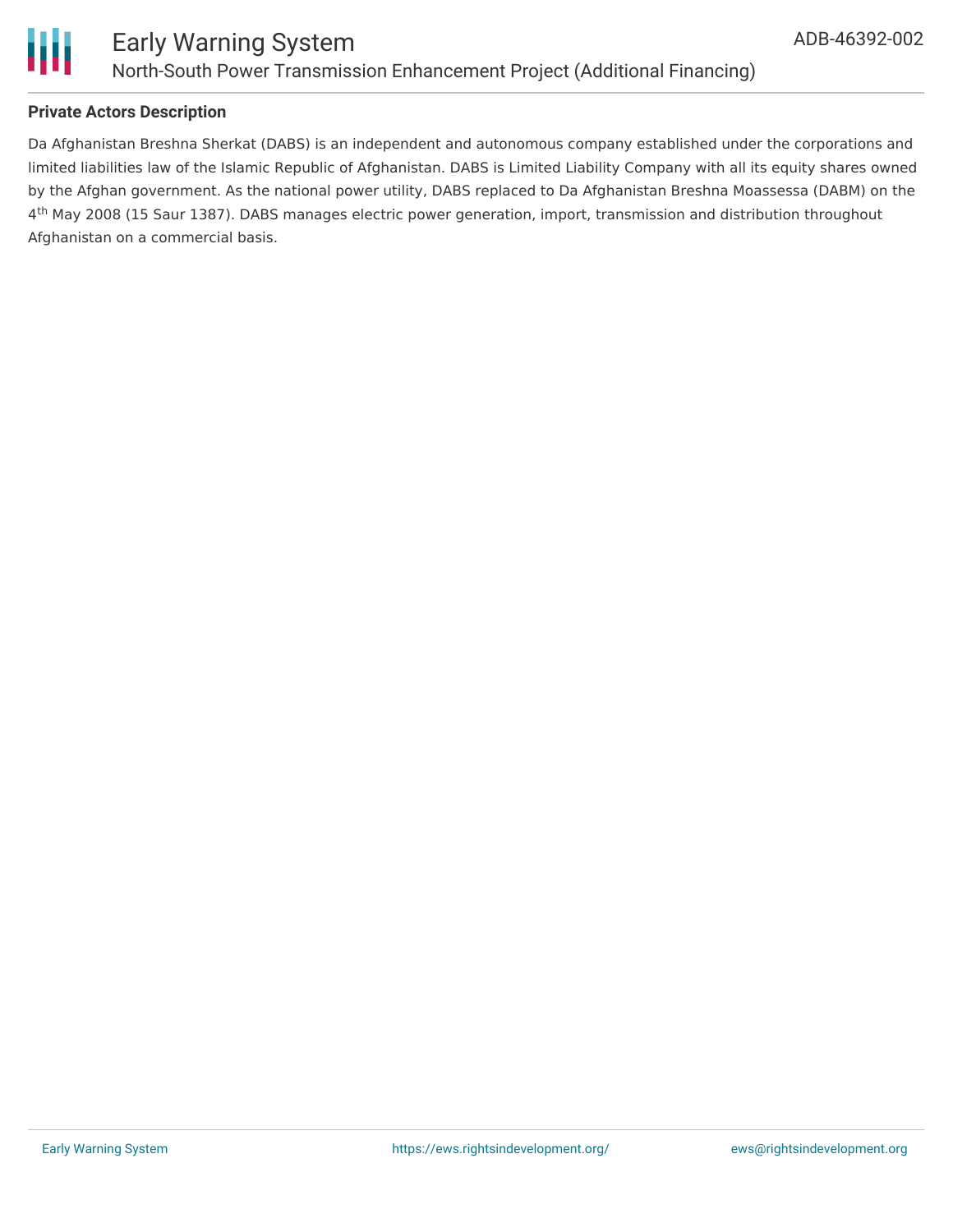

## Early Warning System

North-South Power Transmission Enhancement Project (Additional Financing)

| <b>Private Actor 1</b>   | <b>Private Actor</b><br><sup>1</sup> Role | <b>Private Actor</b><br>Sector | <b>Relation</b> | <b>Private Actor 2</b>              | <b>Private Actor</b><br>2 Role | <b>Private Actor</b><br>2 Sector |
|--------------------------|-------------------------------------------|--------------------------------|-----------------|-------------------------------------|--------------------------------|----------------------------------|
| $\overline{\phantom{0}}$ | $\,$                                      | $\overline{\phantom{0}}$       | $-$             | Da Afghanistan Breshna Sherkat-DABS | Client                         | $\overline{\phantom{0}}$         |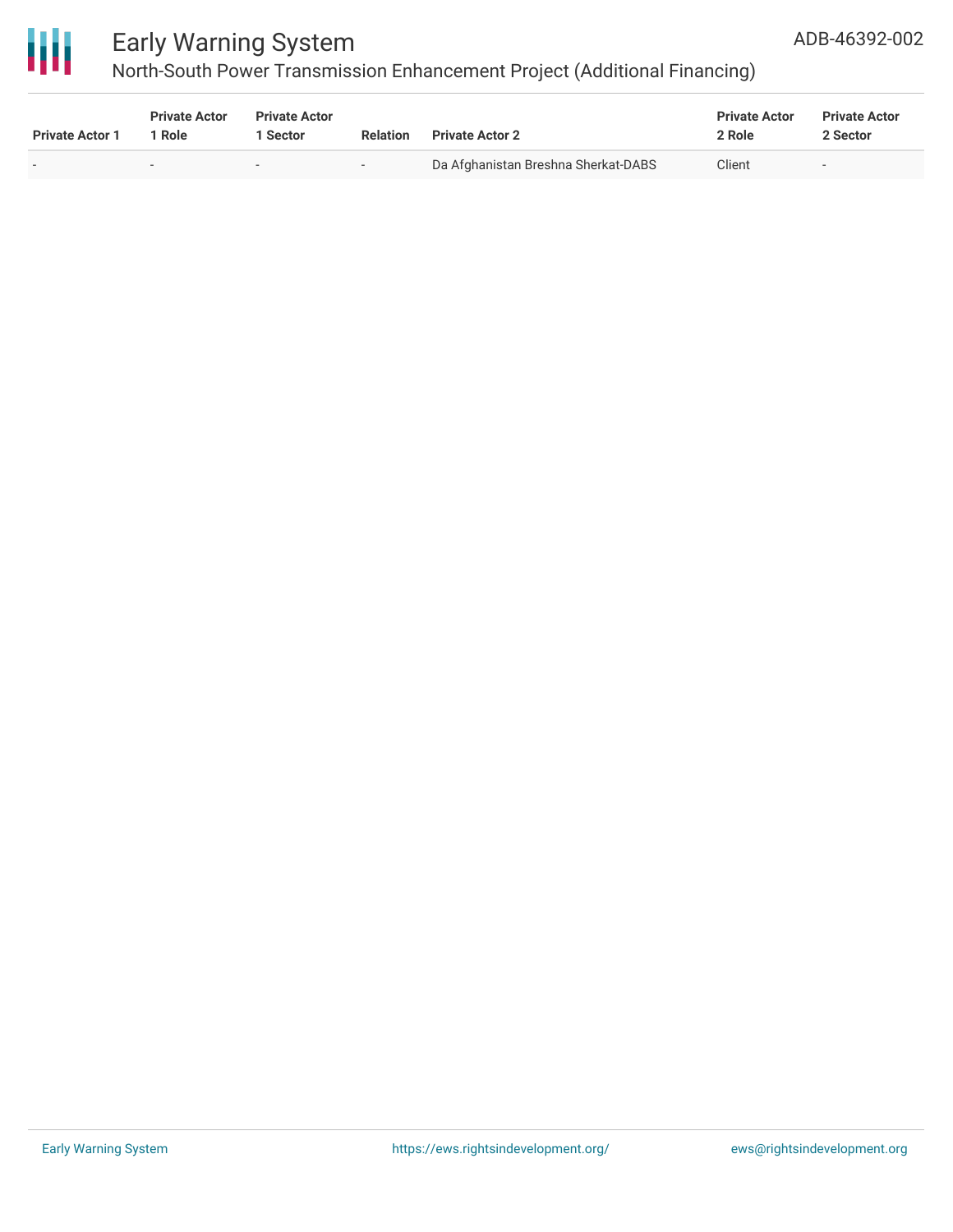

### **Contact Information**

PROJECT CONTACT INFORMATION

Da Afghanistan Breshna Sherkat Chaman Houzouri, Kabul, Islamic Republic of Afghanistan

#### ACCOUNTABILITY MECHANISM OF ADB

The Accountability Mechanism is an independent complaint mechanism and fact-finding body for people who believe they are likely to be, or have been, adversely affected by an Asian Development Bank-financed project. If you submit a complaint to the Accountability Mechanism, they may investigate to assess whether the Asian Development Bank is following its own policies and procedures for preventing harm to people or the environment. You can learn more about the Accountability Mechanism and how to file a complaint at: http://www.adb.org/site/accountability-mechanism/main